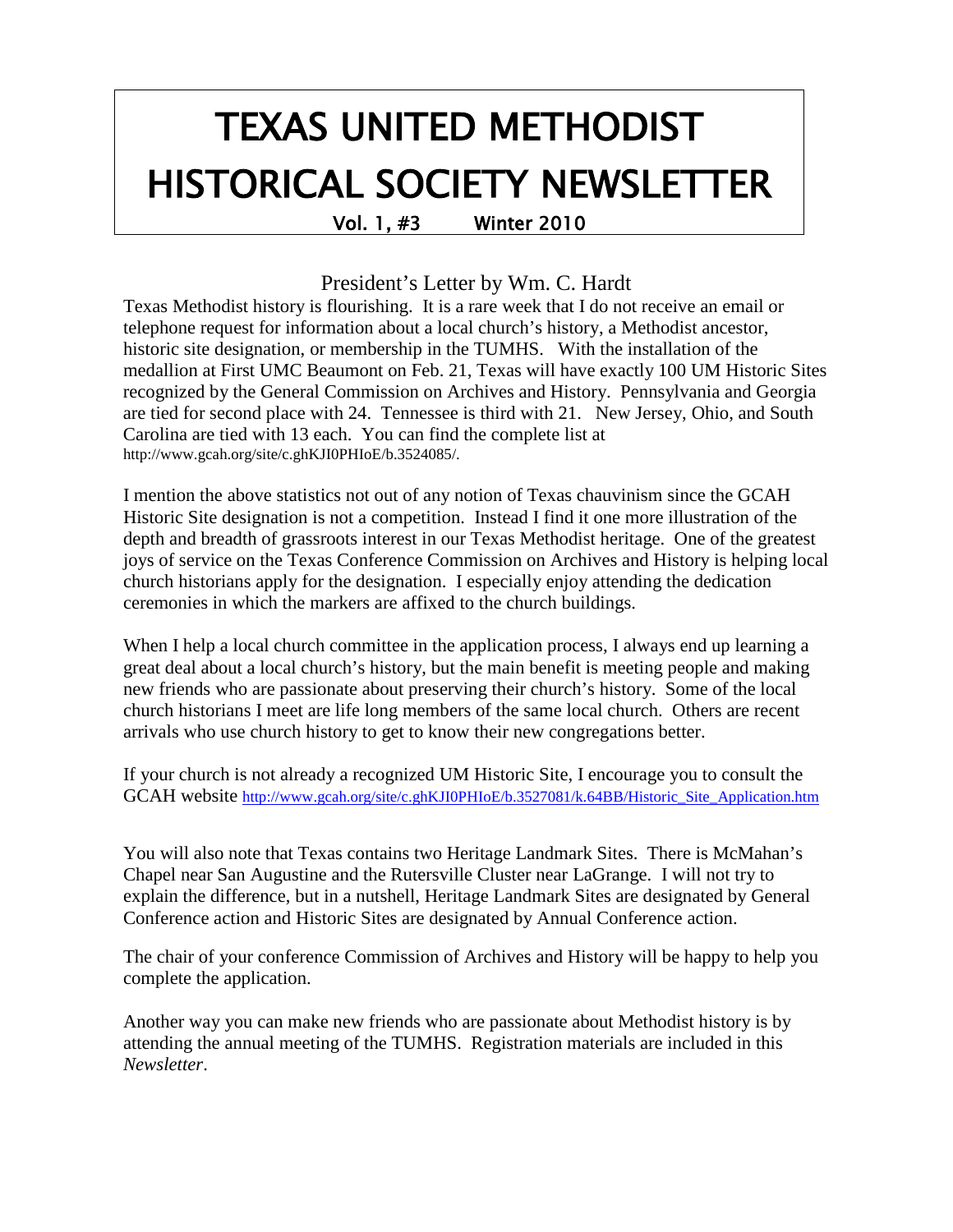

### **Lubbock's Historic First United Methodist Church Will Host Annual Meeting**

The TUMHS 2010 Annual Meeting will be held at Lubbock FUMC on March 26 and 27. The officers wish to thank Betty Carr for all her hard work in making local arrangements.

#### **Schedule**

Friday, March 26 10:30 a.m. Executive Committee 12:00-1:00 Registration FUMC 13<sup>th</sup> Street at Ave. N. 1:00-3:00 Welcome, devotional, and tour of historic FUMC. 3:00-4:30 Speaker 4:30-6:00 Break 6:00-8:00 Banquet and Keynote, Dr. David Murrah, *Created by Man, Divided--by God!* Lubbock Women's Club. 2020 Broadway

Saturday, March 27

8:30 Registration FUMC 8:45 Devotional 9:00-10:30 Speaker 10:30-10:45 break 10:45: 12:00 Business Meeting

# **Housing Information**

Lodging arrangements have been made with the Radisson Hotel, 505 Avenue Q, 806-747-0181; fax 806-747-9243, at a rate of \$82 per night. The Radisson has airport shuttle by appointment, free wireless internet, an in-door pool, and fitness center. It is conveniently located near FUMC and the Lubbock Women's Club. To secure this rate, reservations must be made by February 26

### **Preregistration**

Preregistration is appreciated but not mandatory. To preregister, please send \$25 and the accompanying registration form to Jean Traster, TUMHS Secretary, at address provided on form.

Her telephone # is 1-817-468-8170. .

The banquet meal is included in the registration fee. If you plan to register at the door, please call Ms. Traster so we can have an accurate number to give to the caterer.

#### **Additional Attractions**

Lubbock has some of the most interesting museums in Texas. Here are two which come highly recommended.

- **Museum of Texas Tech University** which features prehistory, history, and art of West Texas. 3301 4<sup>th</sup> Street. No admission charge. Open until 5:00.
- **Silent Wings Museum** which interprets the history of the World War II glider program. 6202 N-I 27 open until 5:00. General admission \$5.00. Senior citizens, \$3.00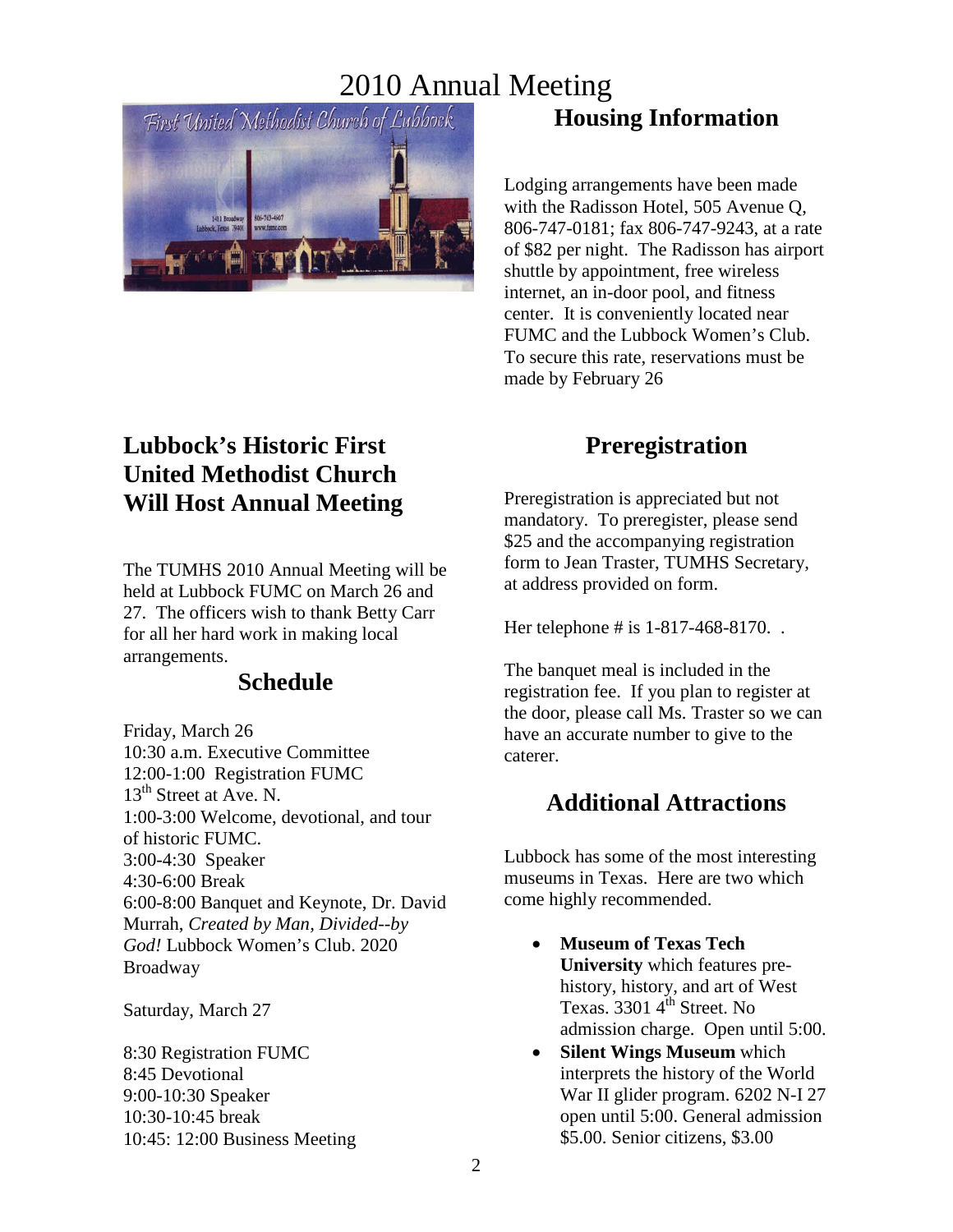

(Use zoom feature on your computer to enlarge image.)

# **PREREGISTRATION**

To preregister, print this page, cut the following form and mail it to Jean Traster, 2014 Iron Horse Ct. Arlington, Tx 76017 with a check for \$25 per registrant.

 $NAME (s)$ ADDRESS\_\_\_\_\_\_\_\_\_\_\_\_\_\_\_\_\_\_\_\_\_\_\_\_\_\_\_\_\_\_\_\_\_\_\_\_\_\_\_\_\_\_\_\_\_\_\_\_\_\_\_\_\_\_\_\_\_\_\_\_\_\_\_\_ TELEPHONE AND EMAIL\_\_\_\_\_\_\_\_\_\_\_\_\_\_\_\_\_\_\_\_\_\_\_\_\_\_\_\_\_\_\_\_\_\_\_\_\_\_\_\_\_\_\_\_\_\_\_\_\_\_ LOCAL CHURCH AFFILIATION (optional)\_\_\_\_\_\_\_\_\_\_\_\_\_\_\_\_\_\_\_\_\_\_\_\_\_\_\_\_\_\_\_\_\_\_\_\_\_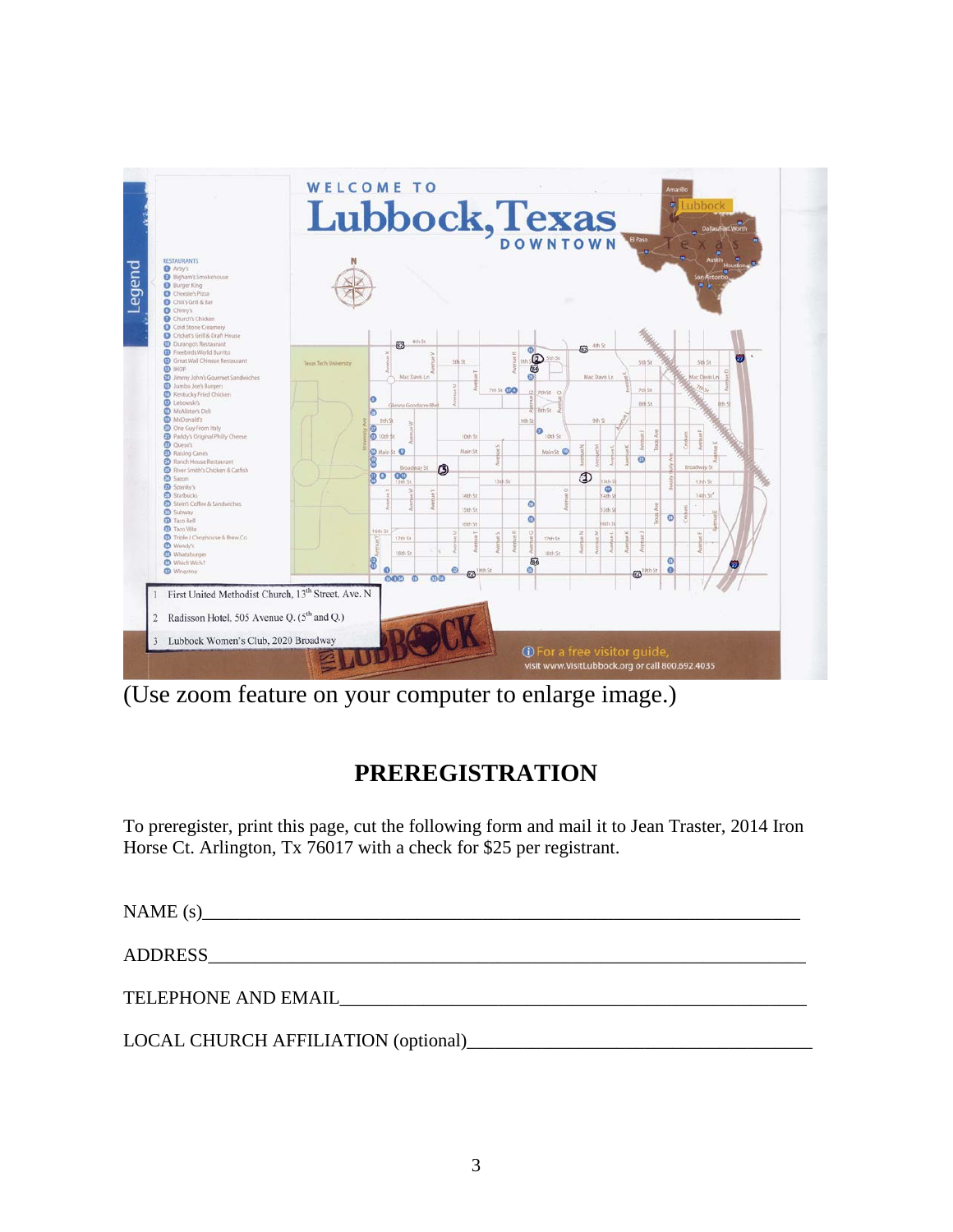#### **BYLAW REVISION**

The TUMHS is governed by its bylaws. The amendment provision of those bylaws stipulates that amendments must be distributed at least one month before the Annual Meeting. The general membership votes on bylaws at the business session of the Annual Meeting. The Executive Committee proposes the following amendment to the bylaws and respectfully requests an "aye" vote during the business meeting which will be held on Saturday, March 27, 2010 at 10:45 a.m. The bylaws were printed in the *Heritage Journal* for reference purposes.

Replace Article IV Officers with the following:

 Section 1. The President, Vice President, Secretary, and Treasurer shall be elected by a majority of members present and voting at the regular annual meeting of the Society and shall serve a term of two years or until successors are elected. They shall be eligible for reelection to their respective offices for no more than one additional term.

 The President, Vice President, Secretary, and Treasurer shall comprise the Executive Committee. The Executive Committee shall be responsible for planning meetings and proposing policies and plans to the Board of Directors and the Society.

 Section 2. The Board of Directors shall consist of the Executive Committee, the Chairpersons of the participating annual conference Commissions on Archives and History, the immediate past president of the Society, and a representative from Perkins School of Theology.

Members of the Jurisdictional and General Commissions on Archives and History and elected officers of the Historical Society of the United Methodist Church with membership in one of the participating annual conferences shall also be members of the Board.

Section 3. Each year, a new class of one or more persons shall be elected as members of the Publications Committee for a term of three years. The Committee shall administer the publications fund, allocating grants to support the publication of works related to the history of the member annual conferences and their constituent parts. This does not include local church histories.

Section 4. The Chairpersons of the participating annual conference Commissions on Archives and History, in consultation with the President of the Texas United Methodist Historical Society, shall act as a nominating committee prior to the annual business meeting. The President shall name the chairperson of the nominating committee.

Section 5. The Board of Directors may elect such other officers as are required for the operations of the Society to terms as determined by the Board. The Board and the Executive Committee may invite the holders of any of these positions to attend their respective business meetings.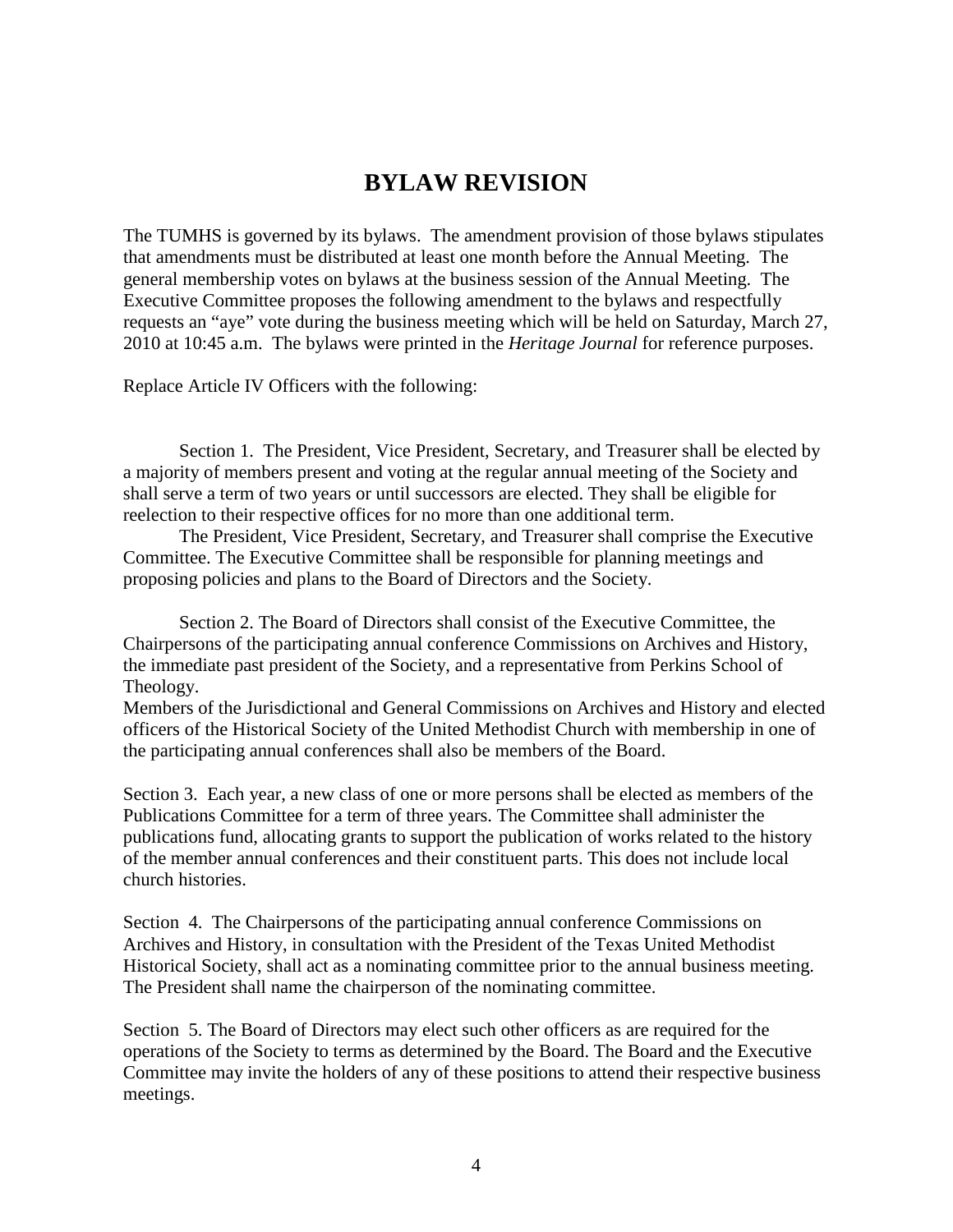#### **Can You Identify This Image?**

The image in the previous TUMHS Newsletter was of Laredo Seminary, later Holding Institute. Laredo Seminary was one of the most important social service agencies of the MECS. It began in 1880 on the banks of the Rio Grande as a school for Mexican and Mexican-American children. In 1883 Nannie Holding arrived from Kentucky to assume the superintendency. Upon her retirement the Seminary was renamed in her honor. In a personal note, the author's grandmother taught at Holding Institute during the superintendency of James Skinner.

Our image in this edition of the Newsletter follows:



Obviously this image is not a quiz since it is captioned. It is an image of the magnificent rose window at FUMC Lubbock. Annual Meeting attendees will be able to view the window as part of the tour on Friday afternoon.

#### **MARK YOUR CALENDAR**

2010 Annual meeting—Lubbock, March 26/27

2010 South Central Jurisdictional Convocation of Archivists—July, Central Methodist University, Fayette, MO, July 8- 10.

Central Texas Conference Centennial Celebration, Will Rogers Auditorium, Fort Worth, October 23, 2010.

2011 Annual Meeting of the TUMHS— Chappell Hill

2011 Historical Society of the UMC— Oklahoma City

All information is subject to change.